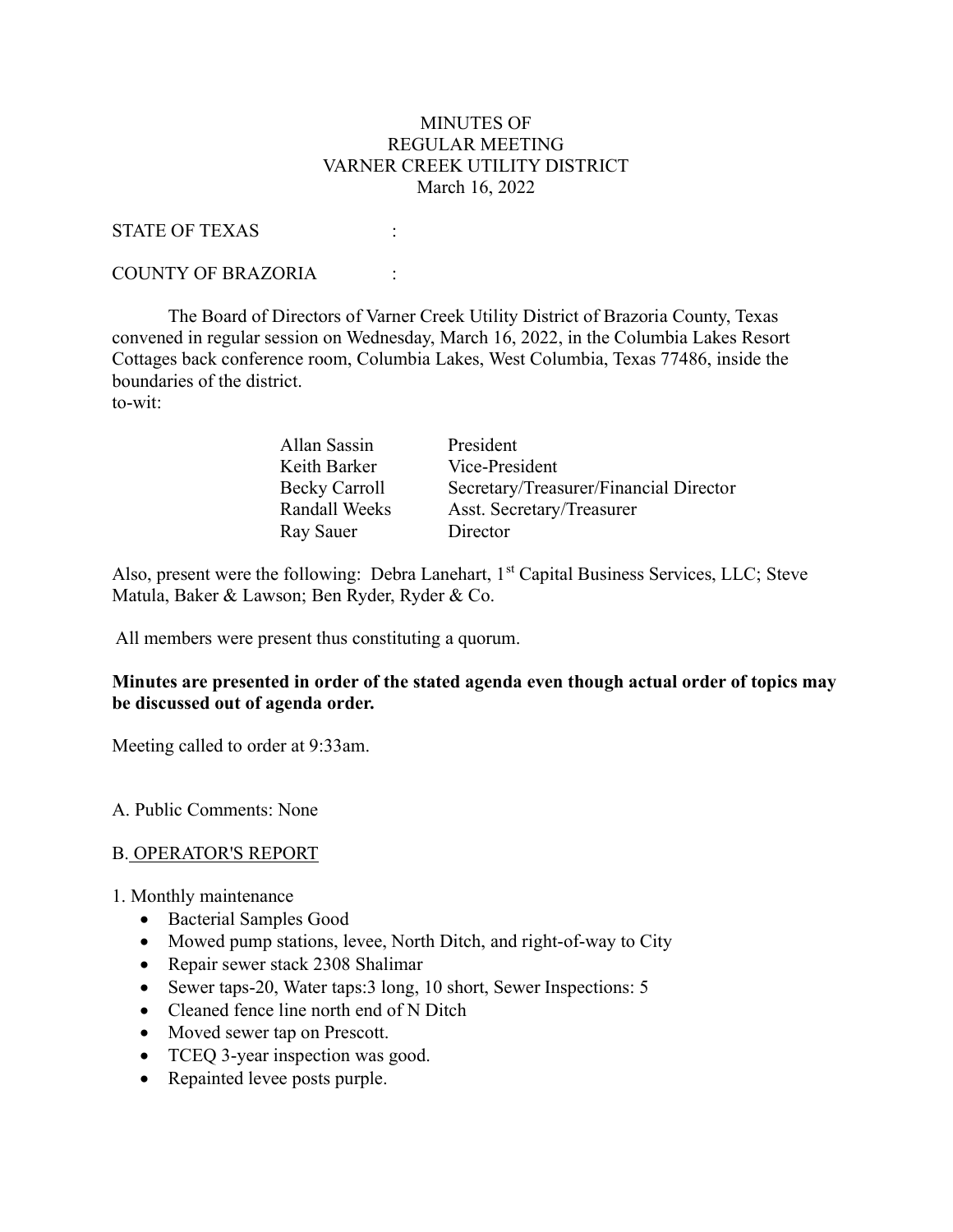2. Installed tractor mower turn around on S. Ridgewood.

Motion to accept the Operator Report made by Director Sauer, seconded by Director Carroll and the vote was unanimous.

## C. ENGINEER'S REPORT

1 & 2. Engineer presented Board with report on the west levee levels after Bond project to raise the levels.

3. Identification of scope the sewer line and manhole repairs ongoing.

4. TCEQ Emergency Preparedness Plan: Ongoing.

5. Research one the abandoned Texas Eastman pipeline is ongoing.

Motion to accept the report made by Director Barker, seconded by Director Sauer and the vote was unanimous.

## D. LEGAL/FINANCIAL

1. Crappie Pond/ Lagoons: Strategic fence and gate placement to eliminate vehicle traffic on levee areas.

2. Cybersecurity training reminder to complete by June 14, 2022.

3. Expansion of VCUD responsibility to include the recreational property. Not currently.

4. Motion to authorize Hilltop Securities to prepare and file the Annual Continuing Disclosure Report for the year ending December 31, 2021, was made by Director Sauer, seconded by Director Carroll and the vote was unanimous.

5. Service Contracts will be reviewed in November before the December budget.

# F. SECURITY:

# G. SEWER AND WATER BILLING AND COLLECTION REPORTS

1. Billing for the month of February 2022: Read dates: 1/1-1/31/22. Pumped: 5,678,000 Consumption: 5,056,200 Accountability: 89.05% Water and Sewer Billing: \$50,731.47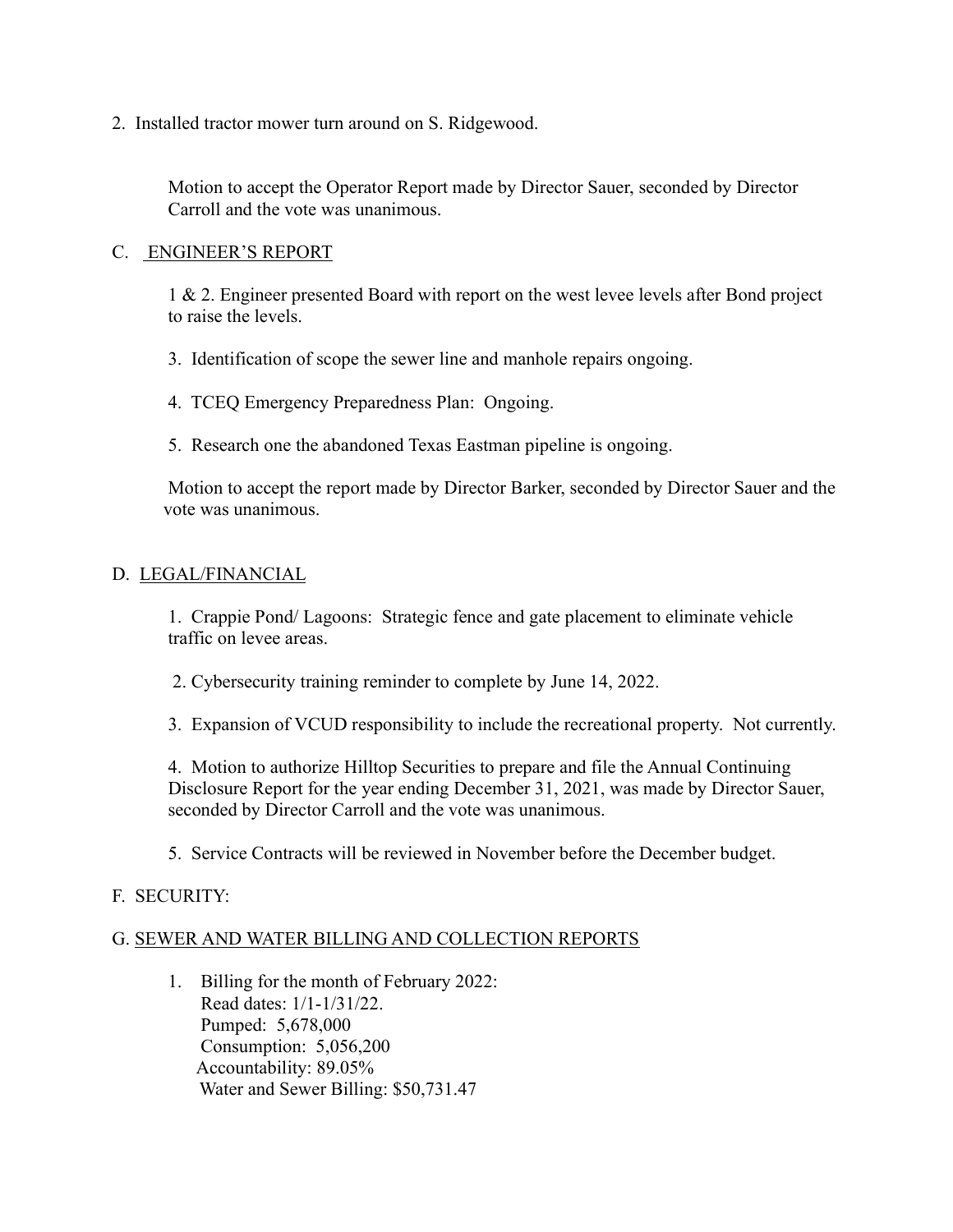# Meters billed: Residential:1,038, Builder (no sewer) 73, Sprinkler (no sewer) 7, Meter Off residential 3, Commercial: 4 water, Hotel 1, Varner Hogg 1, Meter off Commercial 6, 37 multiple sewer units Total 1170

Disconnect Date: 3/28/2022

Director Carroll made the motion to accept the water billing report for month of March. The motion was seconded by Director Barker and the vote was unanimous.

Director Sauer made the motion to approve the March 28th cut-off list. Director Carroll seconded the motion and the vote was unanimous.

2. No action on write offs of delinquent account.

3. Rates: No rate changes currently.

## G. ADMINISTRATORS REPORT

1&2. There were no payments made in February on the remaining standby balance. March collection efforts by the Columbia Lakes Homeowners Association has been effective and will be reported on next month.

3. Debra Lanehart presented the Cash Balances report reviewing account monies, transfers and balances in the District's Operating, Capital Projects, and Debt Service accounts for the month of February 2022. Motion to accept the report made by Director Sauer, seconded by Director Weeks and the vote was unanimous.

4. Budget Report/Income Statement: Debra Lanehart presented the Budget Performance Report showing \$211,789.48 of income through February 2022 or 21.09% of the total income budget of \$1,004,100.00. The reported expenses for the same period were \$134,716.62 or 13.42% of the budgeted expenses of \$1,004,100.00. Motion to accept the Budget Report made by Director Sauer, seconded by Director Carroll and the vote was unanimous.

5. Motion to approve the minutes from the February 2022, regular meeting with the correction to page 1, Item 1 of the Supplemental Agenda to read "Motion to Ratify and approve Order Calling Election for 2022 made by Director Carroll" made by Director Carroll, seconded by Director Barker and the vote was unanimous.

7. Tax collections for the month of February 2022 was \$45,275.14. Prior period tax collection was \$2,320.92. There were no adjustments to the current period.

Motion to approve the February tax collections report made by Director Sassin seconded by Director Sauer and the vote was unanimous.